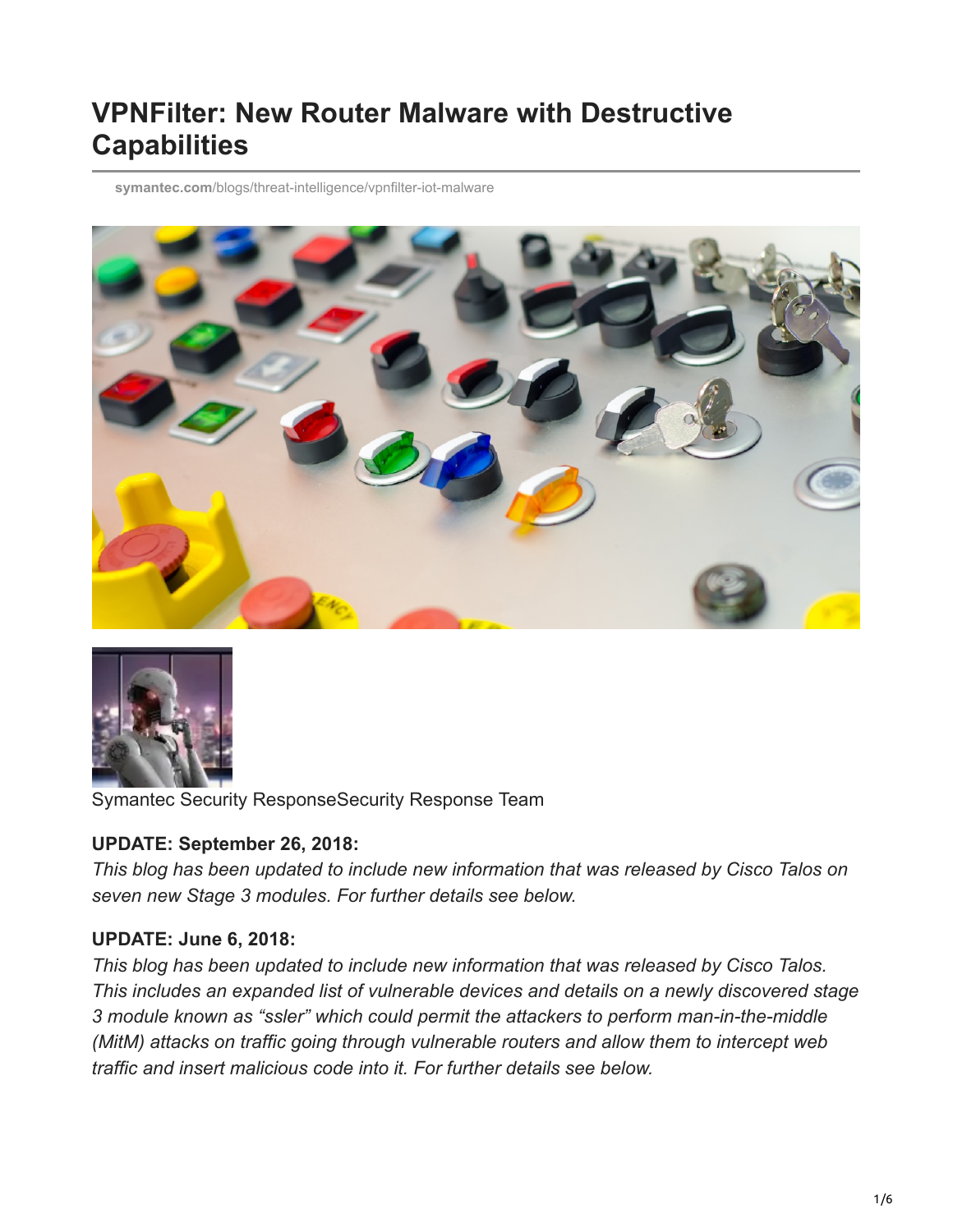A new threat which targets a range of routers and network-attached storage (NAS) devices is capable of knocking out infected devices by rendering them unusable. The malware, known as VPNFilter, is unlike most other IoT threats because it is capable of maintaining a persistent presence on an infected device, even after a reboot. VPNFilter has a range of capabilities including spying on traffic being routed through the device. Its creators appear to have a particular interest in SCADA industrial control systems, creating a module which specifically intercepts Modbus SCADA communications.

According to new research from Cisco Talos, activity surrounding the malware has stepped up in recent weeks and the attackers appear to be particularly interested in targets in Ukraine. While VPNFilter has spread widely, data from Symantec's honeypots and sensors indicate that unlike other IoT threats such as Mirai, it does not appear to be scanning and indiscriminately attempting to infect every vulnerable device globally.

#### **Q: What devices are known to be affected by VPNFilter?**

A: To date, VPNFilter is known to be capable of infecting enterprise and small office/home office routers from Asus, D-Link, Huawei, Linksys, MikroTik, Netgear, TP-Link, Ubiquiti, Upvel, and ZTE, as well as QNAP network-attached storage (NAS) devices. These include:

- Asus RT-AC66U
- Asus RT-N10
- Asus RT-N10E
- Asus RT-N10U
- Asus RT-N56U
- Asus RT-N66U
- D-Link DES-1210-08P
- D-Link DIR-300
- D-Link DIR-300A
- D-Link DSR-250N
- D-Link DSR-500N
- D-Link DSR-1000
- D-Link DSR-1000N

Huawei HG8245

- Linksys E1200
- Linksys E2500
- Linksys E3000
- Linksys E3200
- Linksys E4200
- Linksys RV082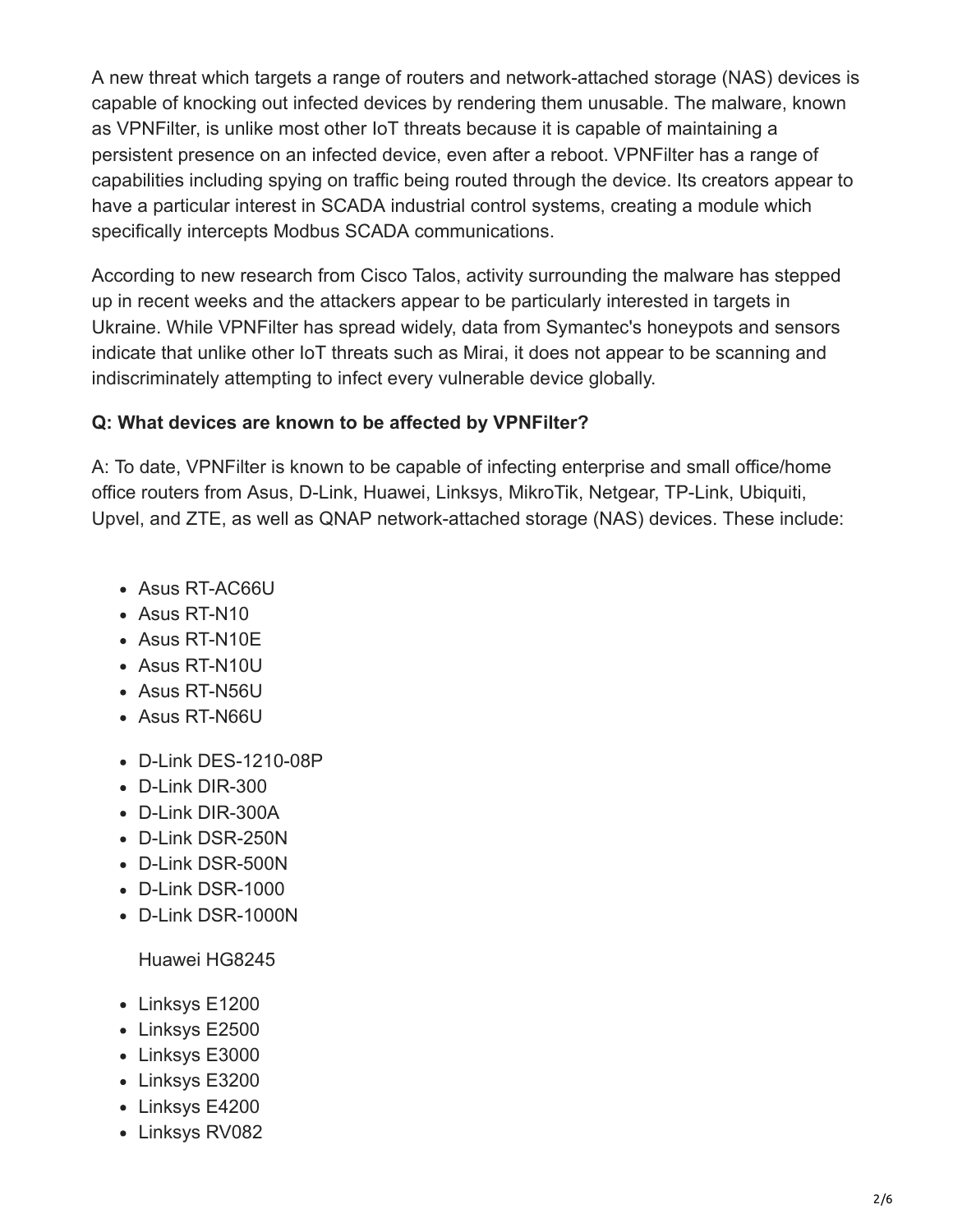- Linksys WRVS4400N
- MikroTik CCR1009
- MikroTik CCR1016
- MikroTik CCR1036
- MikroTik CCR1072
- MikroTik CRS109
- MikroTik CRS112
- MikroTik CRS125
- MikroTik RB411
- MikroTik RB450
- MikroTik RB750
- MikroTik RB911
- MikroTik RB921
- MikroTik RB941
- MikroTik RB951
- MikroTik RB952
- MikroTik RB960
- MikroTik RB962
- MikroTik RB1100
- MikroTik RB1200 • MikroTik RB2011
- MikroTik RB3011
- MikroTik RB Groove
- MikroTik RB Omnitik
- MikroTik STX5
- Netgear DG834
- Netgear DGN1000
- Netgear DGN2200
- Netgear DGN3500
- Netgear FVS318N
- Netgear MBRN3000
- Netgear R6400
- Netgear R7000
- Netgear R8000
- Netgear WNR1000
- Netgear WNR2000
- Netgear WNR2200
- Netgear WNR4000
- Netgear WNDR3700
- Netgear WNDR4000
- Netgear WNDR4300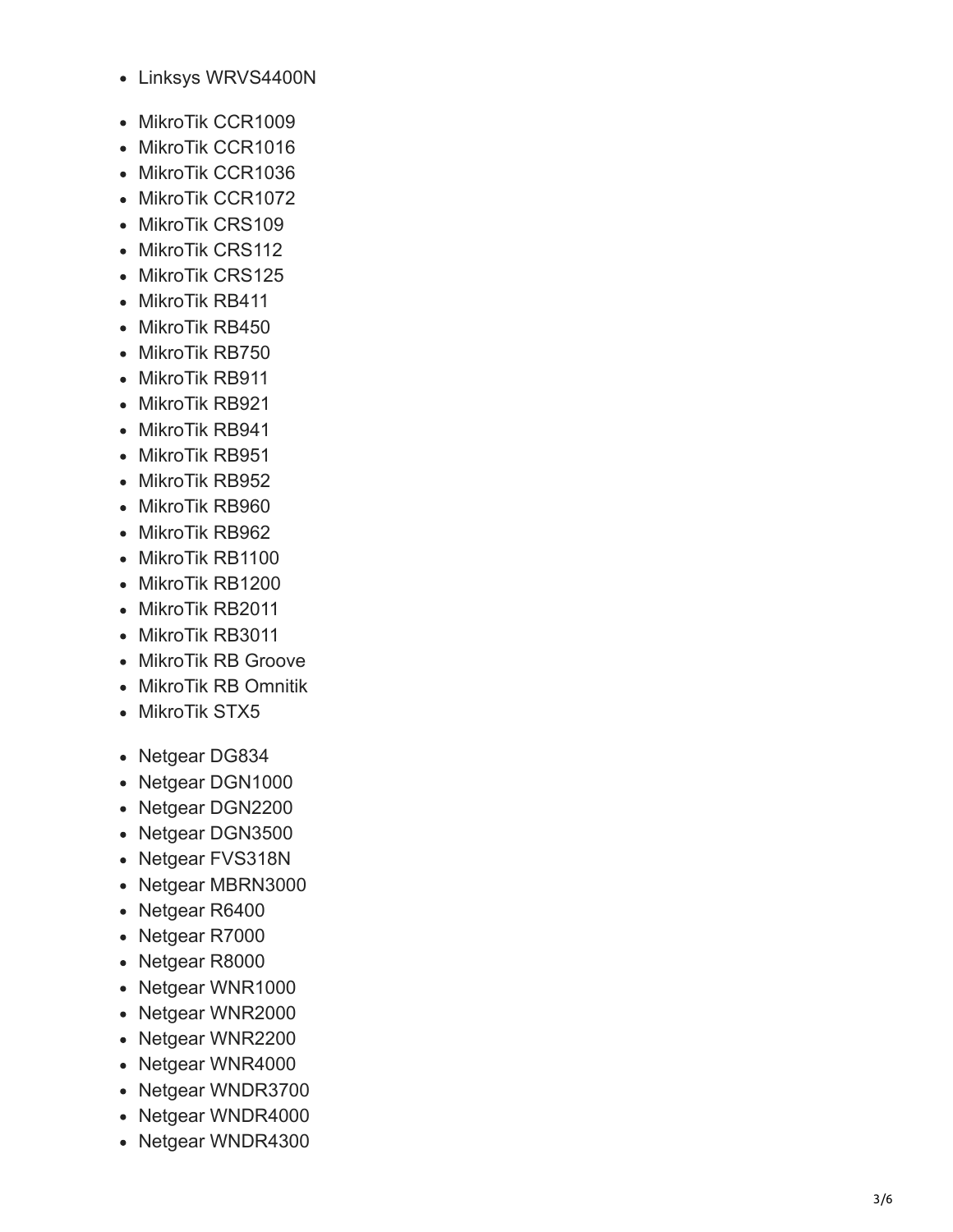- Netgear WNDR4300-TN
- Netgear UTM50
- QNAP TS251
- ONAP TS439 Pro
- Other QNAP NAS devices running QTS software
- TP-Link R600VPN
- TP-Link TL-WR741ND
- TP-Link TL-WR841N
- Ubiquiti NSM2
- Ubiquiti PBE M5

Upvel Devices -unknown models

ZTE Devices ZXHN H108N

#### **Q: How does VPNFilter infect affected devices?**

A: Most of the devices targeted are known to use default credentials and/or have known exploits, particularly for older versions. There is no indication at present that the exploit of zero-day vulnerabilities is involved in spreading the threat.

#### **Q: What does VPNFilter do to an infected device?**

A: VPNFilter is a multi-staged piece of malware. Stage 1 is installed first and is used to maintain a persistent presence on the infected device and will contact a command and control (C&C) server to download further modules.

Stage 2 contains the main payload and is capable of file collection, command execution, data exfiltration, and device management. It also has a destructive capability and can effectively "brick" the device if it receives a command from the attackers. It does this by overwriting a section of the device's firmware and rebooting, rendering it unusable.

There are several known Stage 3 modules, which act as plugins for Stage 2. These include a packet sniffer for spying on traffic that is routed through the device, including theft of website credentials and monitoring of Modbus SCADA protocols. Another Stage 3 module allows Stage 2 to communicate using Tor.

A newly discovered (disclosed on June 6) Stage 3 module known as "ssler" is capable of intercepting all traffic going through the device via port 80, meaning the attackers can snoop on web traffic and also tamper with it to perform man-in-the-middle (MitM) attacks. Among its features is the capability to change HTTPS requests to ordinary HTTP requests, meaning data that is meant to be encrypted is sent insecurely. This can be used to harvest credentials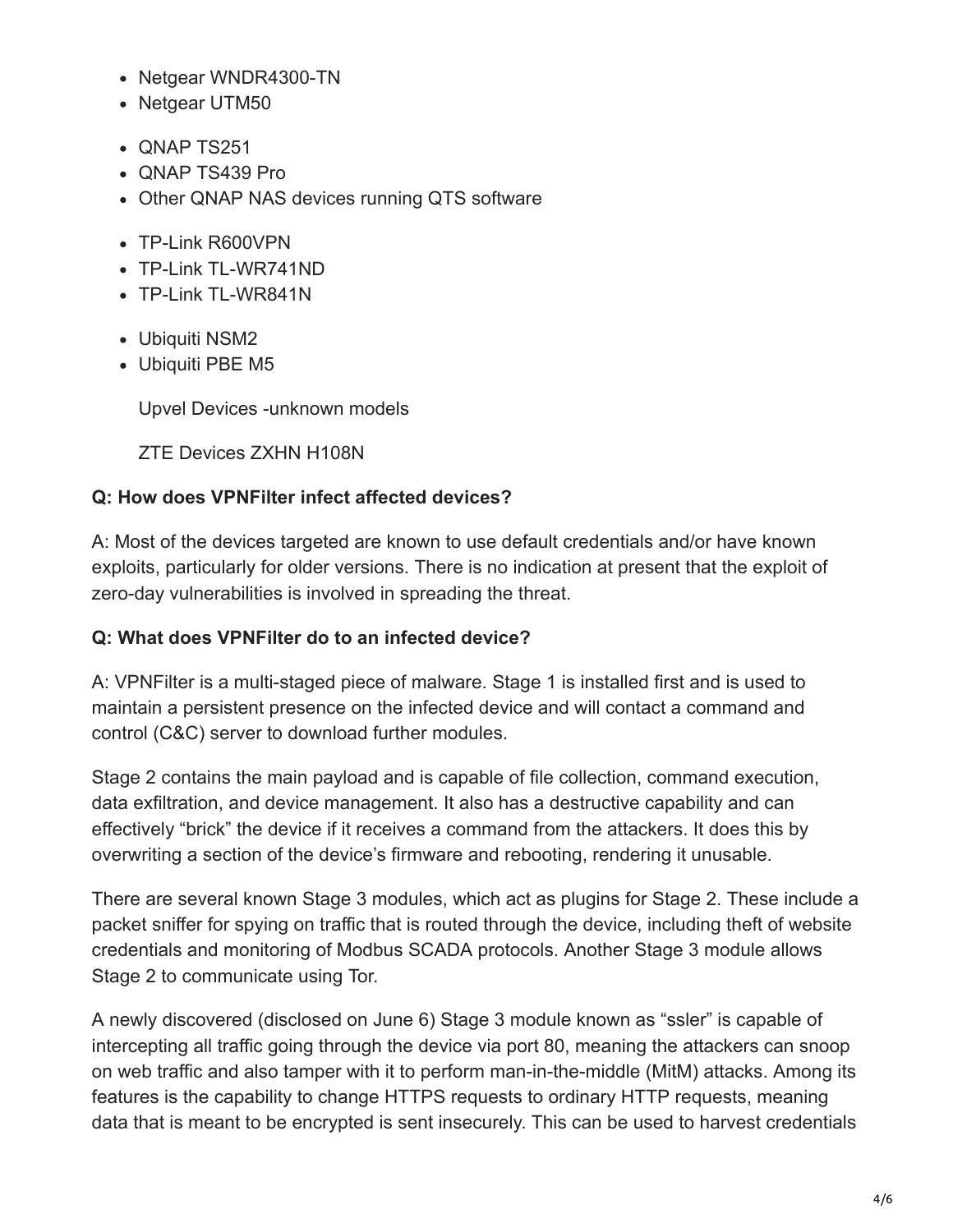and other sensitive information from the victim's network. The discovery of this module is significant since it provides the attackers with a means of moving beyond the router and on to the victim's network.

A fourth Stage 3 module known as "dstr" (disclosed on June 6) adds a kill command to any Stage 2 module which lacks this feature. If executed, dstr will remove all traces of VPNFilter before bricking the device.

Details on seven more Stage 3 modules were released on September 26, 2018. These include:

- **"htpx":** Similar to ssler, it redirects and inspects all HTTP traffic transmitted through the infected device to identify and log any Windows executables. This may be used to Trojanize executables as they pass through infected routers, providing attackers with a way of installing malware on computers connected to the same network.
- **"ndbr":** A multi-function SSH tool.
- **"nm":** A network mapping tool which can be used to scan and map the local subnet.
- **"netfilter":** A denial of service utility which may be used to block access to some encrypted applications.
- **"portforwarding":** Module which forwards network traffic to attacker-specified infrastructure.
- **"socks5proxy":** Module to enable establishment of a SOCKS5 proxy on compromised devices.

**"tcpvpn"**: Allows establishment of a Reverse-TCP VPN on compromised devices, enabling remote attacker to access internal networks behind infected devices.

#### **Q: What should I do if I'm concerned my router is infected?**

Concerned users are advised to use Symantec's free online tool to help check if their router is impacted by VPNFilter. This also includes instructions on what to do if the router is infected.

#### **Q: What do the attackers intend to do with VPNFilter's destructive capability?**

A: This is currently unknown. One possibility is using it for disruptive purposes, by bricking a large number of infected devices. Another possibility is more selective use to cover up evidence of attacks.

#### **Q: Do Symantec/Norton products (Win/Mac/NMS) protect against this threat?**

A: Symantec and Norton products detect the threat as [Linux.VPNFilter.](https://www.symantec.com/security-center/writeup/2018-053113-3755-99)

*Acknowledgement:* Symantec wishes to thank Cisco Talos and the Cyber Threat Alliance for sharing information on this threat in advance of publication.